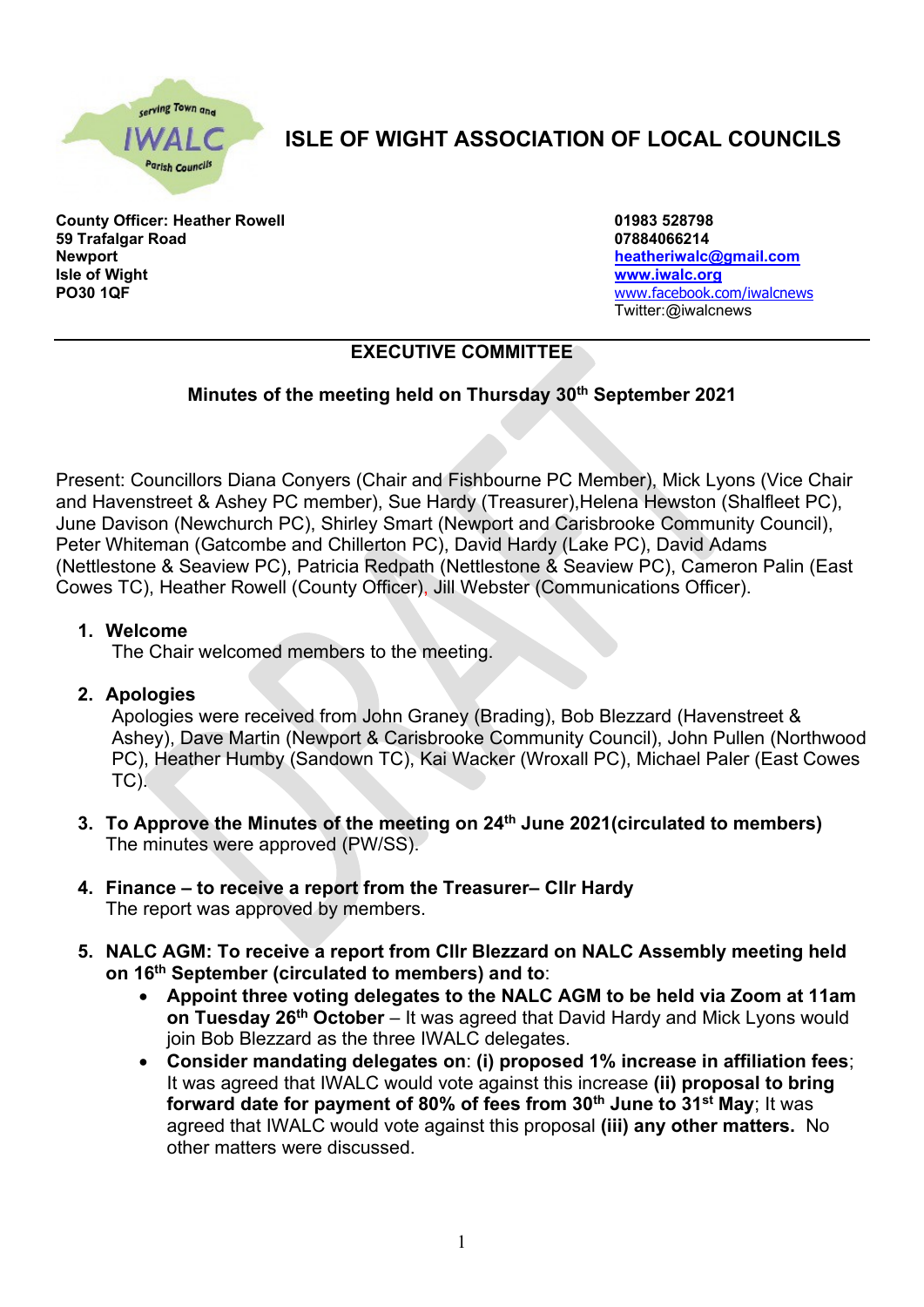- **6. Training Group – to receive a report of meeting of the County Training Group held on 12th August 2021 (circulated to members) and receive update on training activities.** There are two training sessions on planning booked, one face-to-face and one via Zoom. The face-to-face had to be postponed due to Covid 19 and is now likely to take place in Ryde. Finance Training is booked for  $27<sup>th</sup>$  October and Code of Conduct on  $24<sup>th</sup>$  November. Both will take place in County Hall. It was agreed that at the next meeting of the Training Group charges for non-member councils would be reviewed.
- **7. Communications Group– To receive report of meeting of the Communications Group held on 31st August (circulated to members) and to:** 
	- **Endorse the following membership of the group for 21/22: Cllrs Diana Conyers Mick Lyons, Sue Hardy, John Graney, Dave Hardy, Helena Hewston and Alex Watts.** The membership was agreed unanimously.
	- **Endorse decision that Cllrs Alex Watts and Dave Hardy contact Wight Computers regarding upgrading the IWALC website:** this was agreed unanimously, and John Graney was thanked for all the hard work he had done on the website for IWALC. **Action: Dave Hardy will follow up with Alex Watts.**
	- **Discuss proposal that Cllr Alex Watts conduct course for members on use of social media.** It was agreed to run a course in the New Year.
- **8. IWALC Representative on IWC's Planning Committee. To endorse appointment of Cllr Shirley Smart as IWALC's representative and to appoint a deputy.**  It was unanimously agreed to endorse this appointment (DH/DA). The possibility of a deputy is unclear. **Action: County Officer to contact Democratic Services to find out if a deputy can be appointed.**
- **9. IWALC submission on Draft Island Planning Strategy: To agree IWALC's submission (paper circulated to members).**  It was unanimously agreed to submit the paper with a few minor additions. It was agreed to contact town and parish councils and encourage them to post their responses on their

websites. Through an item in the Bulletin and by email **Actions: County Officer/Communications Officer**

- **10.October Topic Meeting: To discuss the request of Phil Jordan, Cabinet Member for Highways, Transport and Infrastructure, to attend Topic Meeting on 28th October to brief members on the impact of changes to the Island Roads PFI.**  This was agreed. **Action: Cllr Diana Conyers to confirm with Cllr Phil Jordan.**  Concerns about Southern Water were raised, and it was agreed to start exploring this with Cllrs Jordan and Bacon with a view to writing to Southern Water from IWALC.
- **11.Community Resilience Workshop: To receive feedback from Workshop.**

A multi-agency press release about the event has been issued. Cllr Diana Conyers was congratulated on the workshop, and the partnerships that are building as a result.

- **12.Age Friendly Island (AFI): To agree that IWALC sign up to AFI's new Digital Friendly Island Scheme, the aim of which is to make the Island digitally friendly for everyone.** It was agreed to sign up and consider this for a future Topic Meeting.
- **13.To receive any reports from delegates and representatives to outside bodies not already discussed.**

The following reports were received from:

• SERCAF